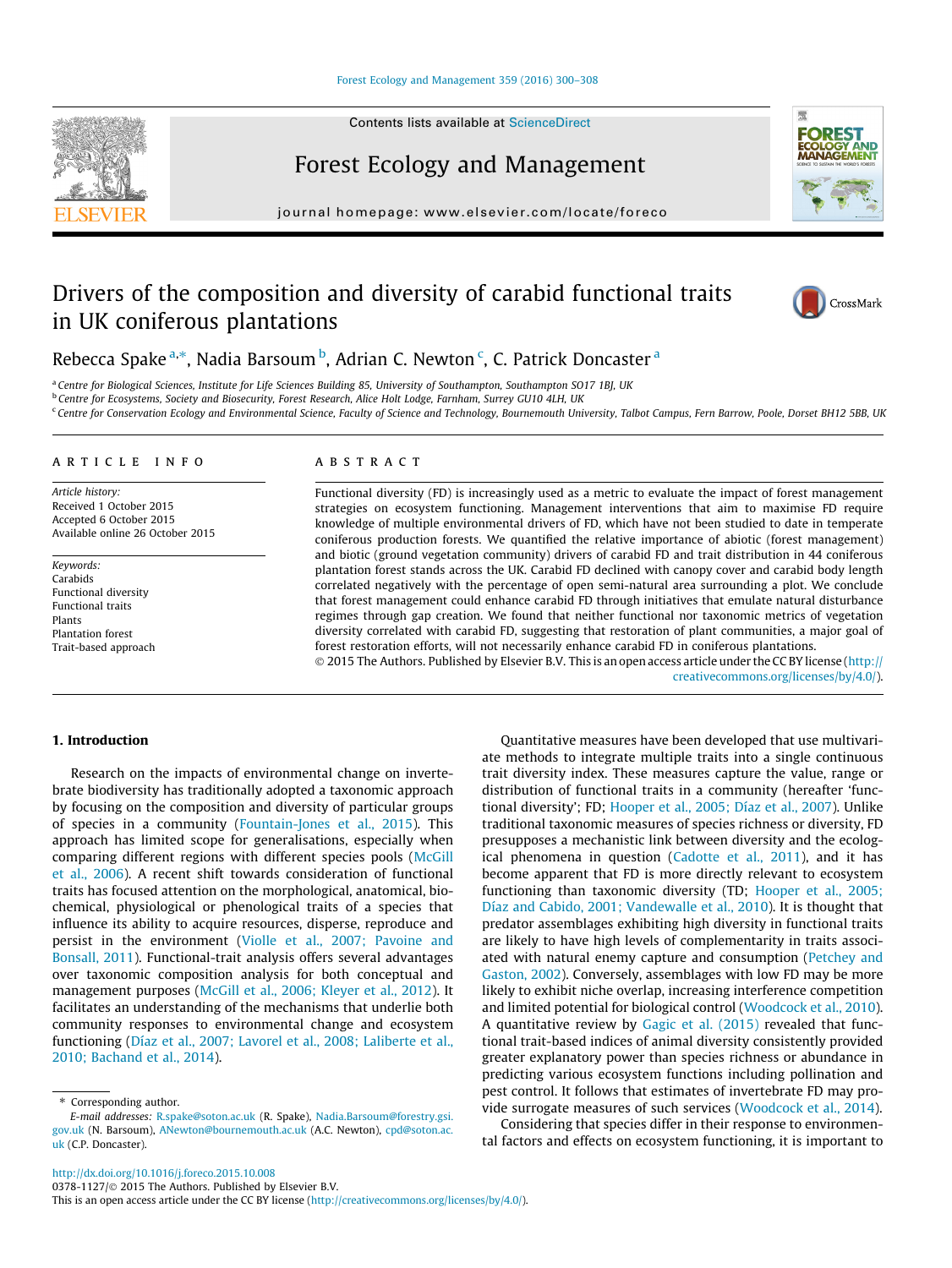understand the impacts of environmental changes on biotic communities. In this study, we investigate the diversity and distribution of functional traits for carabid beetles and ground layer plants, in relation to environmental variation imposed by forest management in coniferous production forests in the UK. Carabid beetles are a diverse and abundant group of insects ubiquitous to most terrestrial ecosystems ([Thiele, 1977](#page-8-0)), where they contribute to ecosystem functioning through predation of other invertebrates and granivory of plant seeds ([Lang et al., 1999; Kotze et al., 2011\)](#page-8-0). In forest ecosystems, carabid beetles are important natural enemies of insect pests [\(Alalouni et al., 2013](#page-7-0)) and contribute to nutrient cycling ([Loreau, 1995; Prather et al., 2013](#page-8-0)). Carabids have experienced general declines in diversity and abundance across the UK, but have remained relatively stable in forest and hedgerow habitats [\(Brooks et al., 2012\)](#page-7-0), presenting opportunities for forest management to increase their value as carabid biodiversity refuges at the landscape level ([Brooks et al., 2012](#page-7-0)).

Management of plantation forests requires an understanding of the environmental drivers affecting FD across taxonomic groups in order to sustain the multifunctional roles of these forests. It has been suggested this appreciation will require unravelling complex biotic interactions [\(Gilman et al., 2010; Brooks et al., 2012\)](#page-7-0). Trait-based extensions to multi-taxa assessments are consequently being advocated as a means to further our understanding of community assembly following disturbance [\(Moretti and Legg, 2009; Aubin et al.,](#page-8-0) [2013; Bachand et al., 2014](#page-8-0)). In temperate forests, most vascular plant species occupy the ground layer, where they form the trophic and structural template for a diversity of invertebrate communities ([Sabatini et al., 2014](#page-8-0)). Plant functional traits mediate interactions with the physical environment, which suggests that data on plant and invertebrate traits may reveal more than species compositional data about the relationships between these taxa and their interactions with the environment [\(Moretti and Legg, 2009\)](#page-8-0). Trait-based multi-taxa approaches therefore permit analyses of the relative influences of abiotic drivers (e.g. forest management) and biotic drivers (e.g. the plant community) on responses by animal communities to disturbance events [\(Pakeman and Stockan, 2014](#page-8-0)).

In this study, we investigate the diversity and distribution of carabid and ground layer plant functional traits, in relation to environmental variation imposed by forest management. We use data from the Biodiversity Assessment Project, which has previously been analysed only from a taxonomic perspective ([Jukes et al.,](#page-7-0) [2001; Humphrey et al., 2003](#page-7-0)). The BAP found that carabid species diversity declined with increasing canopy cover and soil organic matter content, and that the abundance of forest specialist carabid species increased with stand age whilst non-woodland species declined ([Jukes et al., 2001](#page-7-0)). The influence of forest management on carabid FD has received less attention. [Aubin et al. \(2013\)](#page-7-0) studied the FD of several taxa, including carabids, in boreal plantation forests, in relation to the single environmental variable of stand age. [Pakeman and Stockan \(2014\)](#page-8-0) considered multiple abiotic and biotic drivers of carabid in arable fields, pasture and moorland. Our study is the first to analyse responses of carabid functional trait composition and diversity in relation to environmental drivers in planted coniferous production forests. This type of forest comprises around a half (52%) of total UK forest area ([Forestry](#page-7-0) [Commission, 2012](#page-7-0)). Our objective is to determine the processes driving carabid community dynamics in coniferous forest plantations. We use chronosequence data from 44 conifer plantations distributed widely across the UK ([Humphrey et al., 2003\)](#page-7-0). Specifically, we set out to: (i) compare the relative importance of a number of abiotic and biotic drivers of carabid FD in plantation forests; (ii) test whether meaningful correlations exist between carabid FD and taxonomic and functional metrics of ground vegetation diversity (species richness, Shannon-Wiener, Simpson diversity and Rao's quadratic entropy); and (iii) identify a combination of functional traits in ground layer plant and carabid species that are most sensitive to forest management and which could potentially be used to characterise priority groups for conservation action.

#### 2. Materials and methods

#### 2.1. The Biodiversity Assessment Project

All analyses used the dataset of the UK Forestry Commission's Biodiversity Assessment Project (BAP) which ran from 1995 to 1999. Here we summarise relevant features of sampling design ([Humphrey et al., 2003\)](#page-7-0).

#### 2.1.1. Study location and design

Conifer plantation stands at 12 sites across the UK were selected for study ([Fig. 1;](#page-2-0) [Table 1\)](#page-3-0). These comprised four prominent commercial crop types grown in the UK: Sitka spruce (Picea sitchensis L. Bong. Carr.), Scots pine (Pinus sylvestris L.), Corsican pine (Pinus nigra var. maritime L.), and Norway spruce (Picea abies L. Karst.).

At the 12 sites, 1-ha permanent sample plots were established in four forest stands, reflecting four growth stages of a typical commercial timber crop rotation. [Humphrey et al. \(2003\)](#page-7-0) provide a full description of these structure classes. Each site comprised of plots dominated by a single crop type. The chronosequence stages used included (i) a pre-thicket restock stage, crop height 2–4 m, age 8–10 years, incomplete canopy closure; (ii) a mid-rotation stage – crop height 10–20 m, age 20–30 years, canopy closure, no understorey; (iii) a mature stage – crop height 20–25 m, age 50–80 years, canopy closure, some development of understorey layers; and (iv) an over-mature stage (beyond economic maturity and acquiring some of the ecological characteristics of natural old-growth forests sensu [Oliver, 1981](#page-8-0)) – crop height > 25 m, age 60–250 years, canopy break-up, well-developed understorey layers, accumulation of deadwood. A randomised-block design was used to assign the four growth stages to each site. In practice, the overmature age class was not present at four of the sites, resulting in a working total of 44 plots. Furthermore, sites were not equally distributed across climatic zones in the BAP project, meaning that not all combinations of tree species and bioclimatic zones were represented, leading to these factors being confounded.

#### 2.1.2. Ground vegetation sampling

Two 10  $\times$  10-m quadrats were arranged diagonally across the centre of each  $50 \times 50$ -m quarter of the 1-ha plot, giving eight quadrats in total per plot. The composition of ground vegetation (vascular plants) was assessed visually using the DOMIN coverabundance scale sensu Dahl and Hadač (1941), within eight 2  $\times$  2-m quadrats nested within the 10  $\times$  10-m quadrats. To aggregate quadrat values to the plot level, each quadrat DOMIN score was converted to an average percentage, the percentages were summed and divided by eight. This value was then assigned the appropriate score on the DOMIN scale.

#### 2.1.3. Ground beetle sampling

Ground beetles were sampled by pitfall trapping. Five traps were positioned 10 m apart on a north–south transect through the centre of each 1-ha plot and trapping was carried out over a 20-week period from May to September for two consecutive years ([Table 1\)](#page-3-0) and emptied at fortnightly intervals. Pitfall trap catches were pooled to the plot level for analysis. Carabid identification was based on [Forsythe \(1987\)](#page-7-0) and [Lindroth \(1974\).](#page-8-0) Due to difficulties with taxonomy, Pterostichus rhaeticus Heer [\(Luff, 1990](#page-8-0)) was recorded as Pterostichus nigrita (Paykull). Similarly, Asaphidion curtum Heyden and Asaphidiom stierlini Heyden ([Speight et al.,](#page-8-0) [1986\)](#page-8-0) were not separated from Asaphidion flavipes (L.).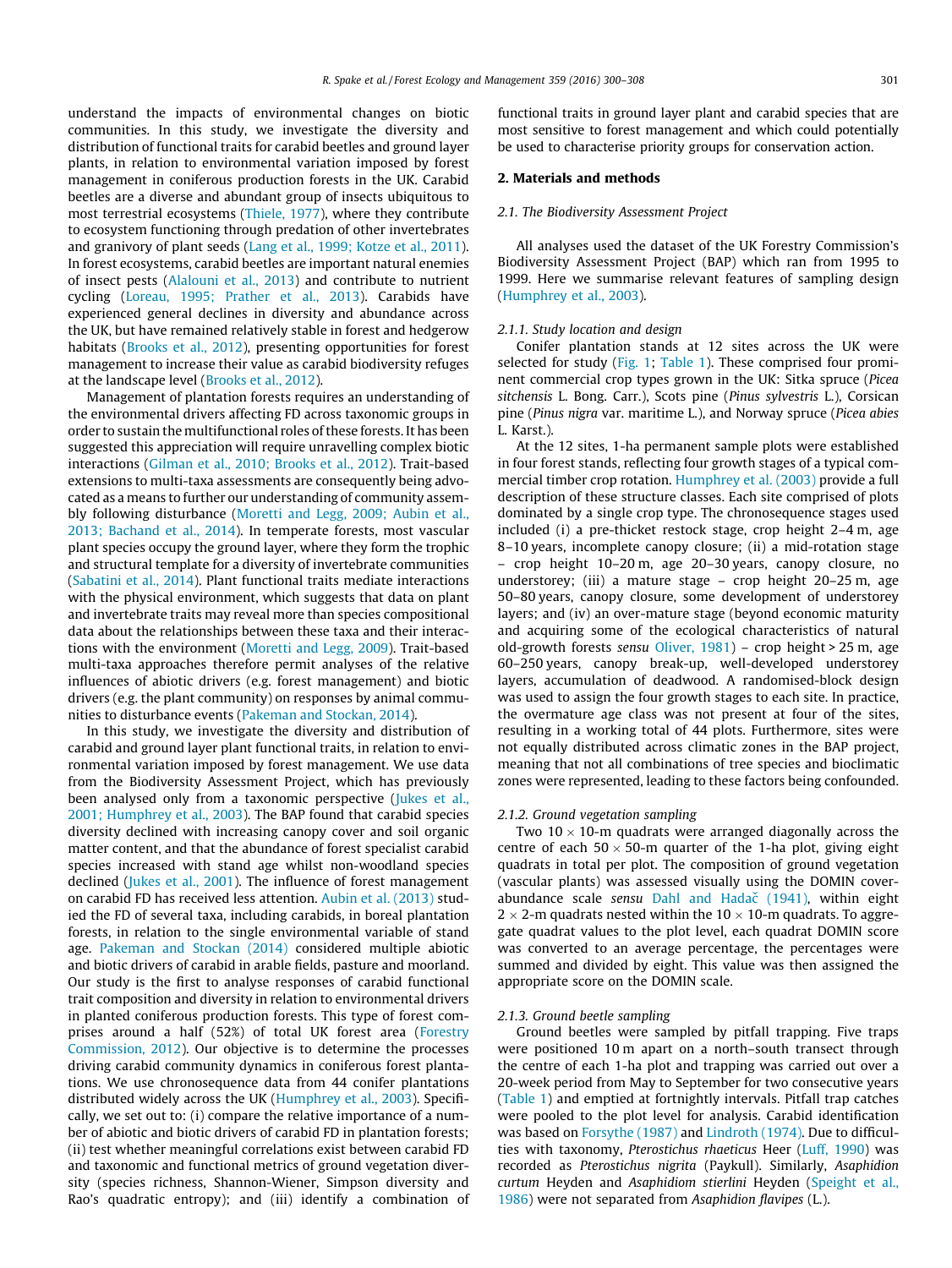<span id="page-2-0"></span>

Fig. 1. Location of the 12 coniferous sites assessed by the Biodiversity Assessment Project; 44 plots representing four stand age classes across chronosequences (see text) were sampled over a 4-year period.

#### 2.1.4. Environmental data

Environmental variables that have previously been observed to affect carabid diversity and composition in plantation forests ([Jukes et al., 2001](#page-7-0)), were selected to interpret differences in carabid FD and trait composition between stands ([Table 2\)](#page-3-0). Bioclimatic zones were uplands, foothills and lowlands, delineated by annual rainfall totals of: >1500 mm (uplands); 800–1500 mm (foothills); and <800 mm (lowlands), following the Forestry Commission's Ecological Site Classification (ESC – [Pyatt et al., 2001](#page-8-0)). Four vegetation strata S1 to S4 were defined, covering field, shrub, lower canopy and upper canopy layers. Percentage cover of vegetation within each vertical stratum was described to the nearest 5%. A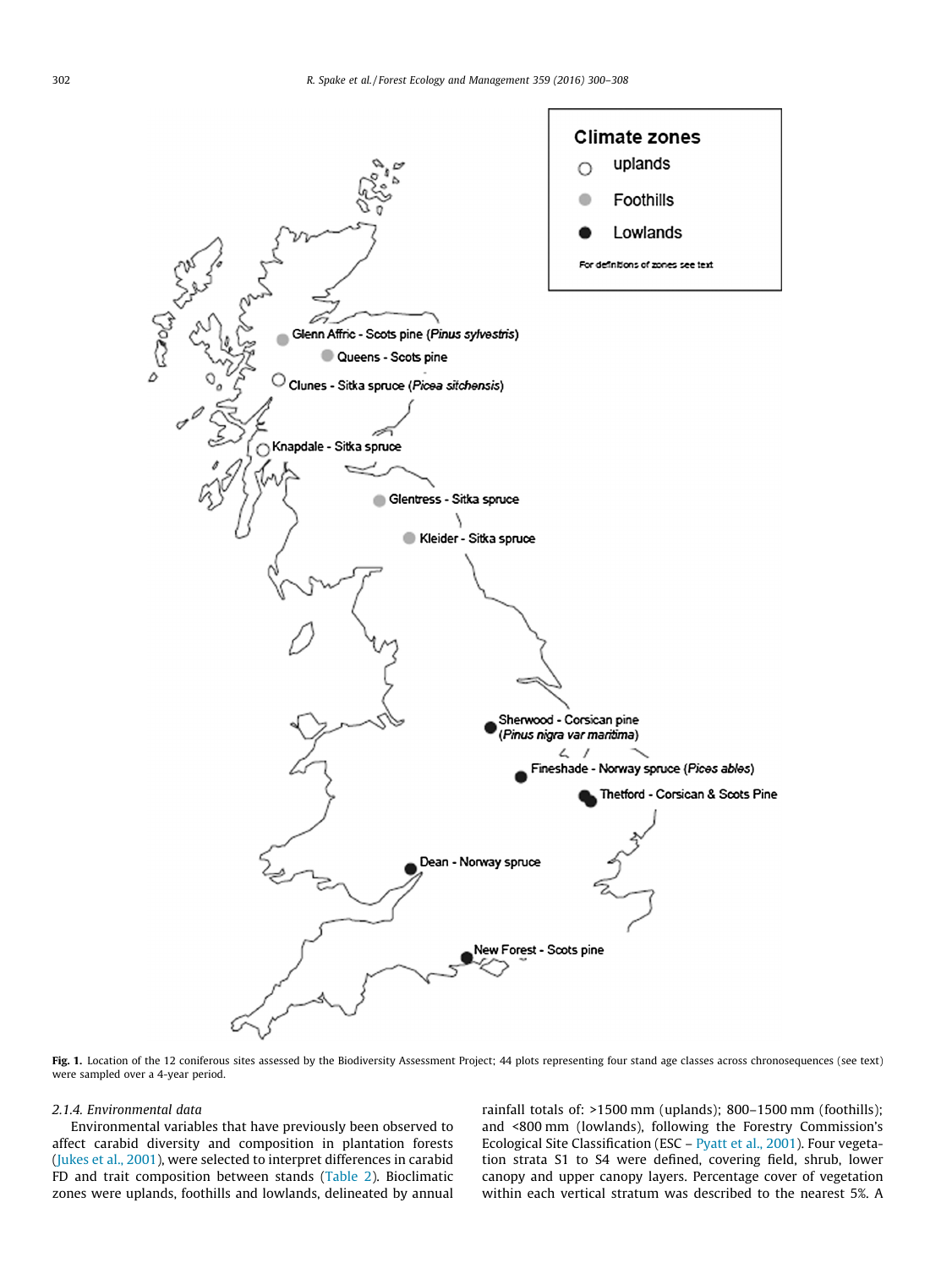<span id="page-3-0"></span>

| Table 1                                                                                 |  |
|-----------------------------------------------------------------------------------------|--|
| Metrics of sample sites used in assessment of carabid community composition, 1995–1997. |  |

|    | Site                    | UK grid reference | Forest category | Tree species  | Sampling years             |
|----|-------------------------|-------------------|-----------------|---------------|----------------------------|
|    | Glen Affric, Highland   | NH 317363         | Foothills       | Scots pine    | 1996-1997                  |
|    | Strathspey, Highland    | NH 853084         | Foothills       | Scots pine    | 1996-1997                  |
|    | Thetford, Norfolk       | TL 833901         | Lowland         | Scots pine    | 1995-1996                  |
| 4  | New Forest, Hants.      | SU 254064         | Lowland         | Scots pine    | $1995 - 1997$ <sup>a</sup> |
|    | Knapdale, Argyll        | NR 814907         | Upland          | Sitka spruce  | 1995-1996                  |
| 6  | Clunes, Highland        | NN 257938         | Upland          | Sitka spruce  | 1995-1996                  |
|    | Forest of Dean, Gloucs. | SO 608130         | Lowland         | Norway spruce | 1995-1996                  |
| 8  | Fineshade, Northants.   | SP 982978         | Lowland         | Norway spruce | 1995-1996                  |
| 9  | Kielder, Northumberland | NY 715860         | Foothills       | Sitka spruce  | 1996-1997                  |
| 10 | Glentress, borders      | NN 257938         | Foothills       | Sitka spruce  | 1996-1997                  |
|    | Thetford, Norfolk       | TL 815760         | Lowland         | Corsican pine | 1996-1997                  |
| 12 | Sherwood, Notts.        | SK 606621         | Lowland         | Corsican pine | 1996-1997                  |

<sup>a</sup> Plots within site #4 were sampled in 1995–1996, except for the over-mature plot which was sampled in 1996–1997.

#### Table 2

Environmental variables and vegetation functional diversity used to explain variation in carabid functional diversity.

| Variable code      | Description                                                       | Range or levels                                                       |
|--------------------|-------------------------------------------------------------------|-----------------------------------------------------------------------|
| Stage              | Chronosequence stage                                              | Pre-thicket (Pre)/mid-rotation (Mid)/mature (Mat)/overmature (Omat)   |
| Treesp             | Crop type                                                         | Scots pine/Norway spruce/Corsican pine/Sitka spruce                   |
| Clim               | Bioclimatic zone                                                  | Uplands/foothills/lowlands                                            |
| % open             | Percentage cover of open semi-natural area including farmland,    | 0-50: continuous                                                      |
|                    | grassland and heathland within 1-km radius of plot                |                                                                       |
| S1                 | Field, $10 \text{ cm} - 1.9 \text{ m}$ high                       | 0-75: continuous                                                      |
| S2                 | Shrub, 2-5 m high                                                 | $0-40$ : continuous                                                   |
| S <sub>3</sub>     | Lower canopy, $5.1-15$ m high                                     | 0-55: continuous                                                      |
| S4                 | Upper canopy, 15.1–20 m high                                      | 0-30: continuous                                                      |
| Soil               | Soil type                                                         | Podzolic/peaty gleys/surface water gleys/acid brown earths/calcareous |
|                    |                                                                   | brown earths and clays                                                |
| vegFD <sub>O</sub> | Ground vegetation diversity calculated as Rao's quadratic entropy | $0.000 - 0.144$ : continuous                                          |
|                    |                                                                   |                                                                       |

#### Table 3

Plant and beetle traits used to calculate functional diversity metrics.

| Trait (code)                      | Type/unit     | Trait range or category                                           | Trait data source(s) |
|-----------------------------------|---------------|-------------------------------------------------------------------|----------------------|
| Plants                            |               |                                                                   |                      |
| Height (height)                   | Continuous/mm | 10-600                                                            | (3), (8)             |
| Leaf area (If.area)               | Continuous/mm |                                                                   | (3), (8)             |
| Raunkier life form (life)         | Ordinal       | Geophyte/therophyte/hemicryptophyte/chamaephyte/phanerophyte      | (3)                  |
| Ellenberg shade tolerance (light) | Ordinal       | $1-9$ (1 = plant in deep shade; 9 = plant in full light)          | (3)                  |
| Stem woodiness (woody)            | Categorical   | Woody/non-woody                                                   | (3)                  |
| Wind dispersal (wind)             | Categorical   | Yes/no                                                            | (4)                  |
| Ground beetles                    |               |                                                                   |                      |
| Body length (length)              | Continuous/mm | $2.95 - 30$                                                       | (2)                  |
| Adult feeding guild (diet)        | Categorical   | Collembola specialist/generalist predator/phytophagous/omnivorous | (2), (5), (10)       |
| Hind-wing morphology (wing)       | Categorical   | Macropterous/dimorphic/apterous or brachypterous                  | (2), (5), (7)        |
| Activity pattern (active)         | Categorical   | Diurnal/nocturnal                                                 | (9), (10)            |
| Adult habitat affinity            | Categorical   | Forest/open/generalist                                            | (1), (6), (12)       |
| Breeding season                   | Categorical   | Spring/summer/autumn or winter                                    | (1), (10), (12)      |
| Overwinter type                   | Categorical   | Adult only/larvae or adult                                        | (10), (11)           |

(1) [Desender et al. \(1994\);](#page-7-0) (2) [Edgar and Purvis \(2014\);](#page-7-0) (3) [Fitter and Peat \(1994\);](#page-7-0) (4) [Hintze et al. \(2013\)](#page-7-0); (5) [Homburg et al. \(2014\)](#page-7-0); (6) [Jukes et al. \(2001\);](#page-7-0) (7) [Luff \(2007\)](#page-8-0); (8) [Kleyer et al. \(2008\);](#page-7-0) (9) [Pakeman and Stockan \(2014\)](#page-8-0); (10) [Ribera et al. \(2001\);](#page-8-0) (11) [Stork \(1990\);](#page-8-0) and (12) [Thiele \(1977\).](#page-8-0)

general measure of canopy cover for carabids was given by the percentage cover of vegetation in S3: lower canopy, due to its correlation with leaf area index and consequent influence over light levels at the forest floor ([Ferris et al., 2000; Jukes et al., 2001\)](#page-7-0).

# 2.2. Trait selection and calculation of functional diversity

# 2.2.1. Trait selection criteria and trait databases

Functional traits were selected a priori using published literature (Table 3), within the constraints of data availability. We selected traits thought to mediate direct responses of vegetation and beetle communities to the environmental changes imposed by forest management. These were traits related to morphology, reproduction, dispersal and resource use [\(Bachand et al.,](#page-7-0) [2014](#page-7-0)). We also selected traits thought likely to capture indirect effects of the forest cycle on beetle communities through bottom-up control by plants. The 'structural heterogeneity hypothesis' posits that bottom-up control of invertebrate communities is exerted through the physical structure of the vegetation, by affecting microhabitat specialisation, hunting efficiency and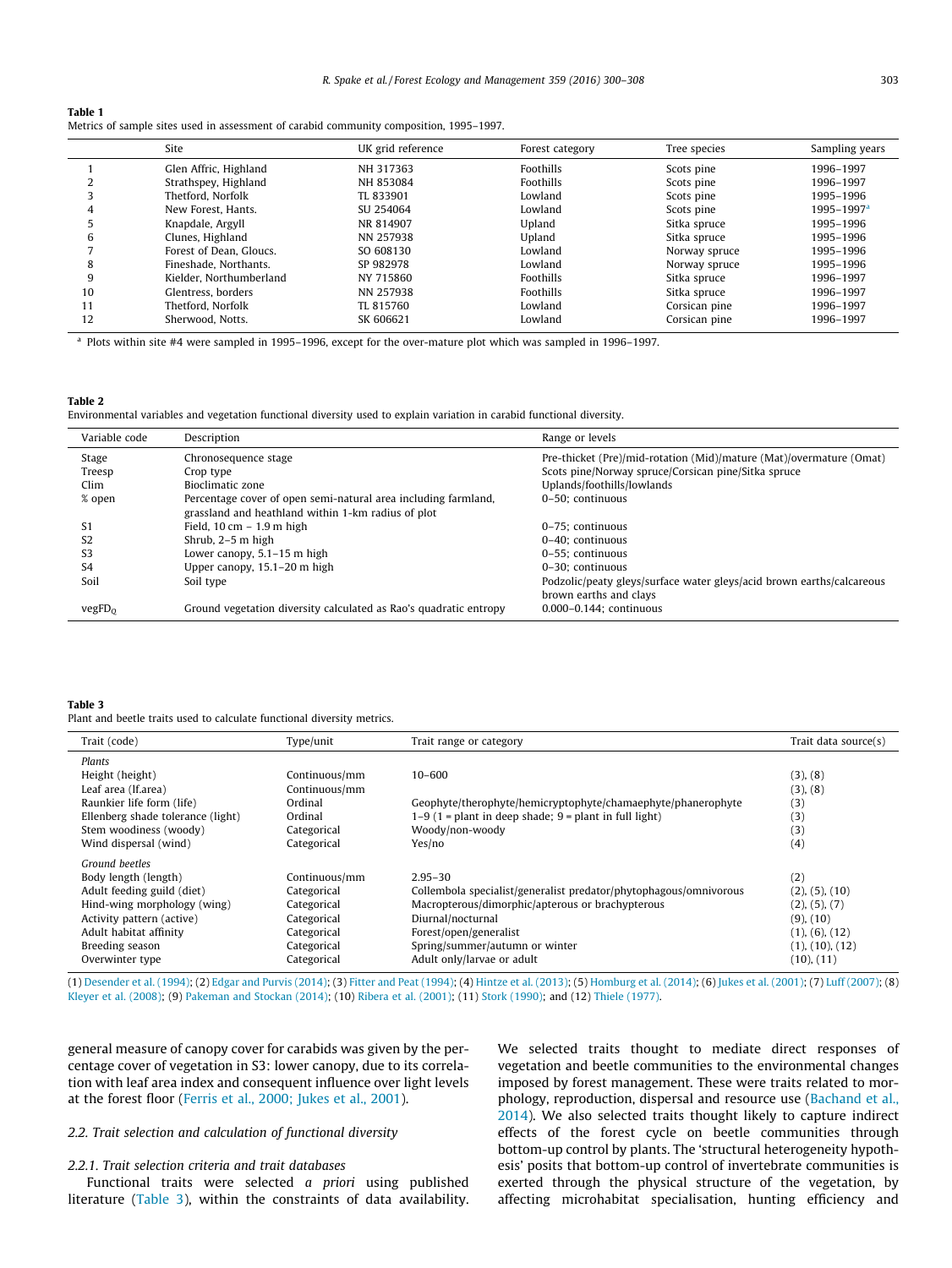vulnerability of invertebrates to their predators [\(Brose, 2003](#page-7-0)). We selected traits thought to underpin these mechanisms [\(Table 3](#page-3-0)).

#### 2.2.2. Calculation of functional diversity

Rao's quadratic entropy (FD<sub>0</sub>; [Rao, 1982; Botta-Dukát, 2005\)](#page-8-0) is a multi-trait FD metric that describes the variation of species trait composition within the community. It sums pairwise distances between species in a community weighted by their relative abundances. We calculated FD<sub>Q</sub> for each plot as:  $\text{FD}_\text{Q} = \sum_{i=1}^{N} \sum_{j=1}^{N} d_{ij} p_i p_j$ where N is the number of species in a plot,  $d_{ij}$  is the difference in trait values between the *i*th and *j*th species;  $p_i$  and  $p_i$  are the proportions of the ith and jth species, calculated as number of individuals per species relative to the total number of individuals in the community. Functional distances between species were calculated using Gower's distance metric, which allows for a mixture of continuous, ordinal, and categorical variables, and accommodates missing trait values [\(Laliberte and Legendre, 2010; Sonnier et al.,](#page-8-0) [2014\)](#page-8-0). Continuous trait data were scaled by range to assign equal weighting amongst traits [\(Botta-Dukát, 2005\)](#page-7-0). FD<sub>0</sub> possesses all of the necessary properties of a FD index including its representation of the range of character values present and its ability to be relatively unaffected when a minor species with an extreme character value decreases in abundance [\(Botta-Dukát, 2005\)](#page-7-0). It has widespread use and has been shown to successfully identify habitat filtering patterns ([de Bello et al., 2009; Moretti and Legg, 2009;](#page-7-0) [Aubin et al., 2013\)](#page-7-0).

### 2.3. Statistical analyses

#### 2.3.1. Abiotic and biotic drivers of carabid functional diversity

All analyses were computed in R 3.00 software ([R Core Team,](#page-8-0) [2013\)](#page-8-0). Linear mixed models were used to quantify the effects of environmental variables on carabid  $FD<sub>Q</sub>$ . Explanatory variables included forest stage, tree species, bioclimatic zone, % open ground and cover by vegetation strata, soil type, and vegetative  $FD<sub>o</sub>$ ([Table 2](#page-3-0)). Missing combinations of tree species across climatic zones precluded cross-factoring of these variables; we therefore ran these partially crossed factors as a single combined factor 'treesp\_clim' with as many levels as existing combinations of these factors. We fitted our mixed model following the protocol of [Zuur](#page-8-0) [et al. \(2013\)](#page-8-0). In our global model, site was incorporated as a random factor since plots within a given location were expected to be similar and should not be considered independent. We fitted appropriate dependency structures a priori that allowed for different slopes of the relationships between carabid FD and covariates across sites where appropriate. All possible additive models were constructed using maximum likelihood methods in package MuMIn [\(Barton, 2013\)](#page-7-0), to allow model comparisons based on Akaike's Information Criterion with small-sample correction (AICc; [Burnham and Anderson, 2004](#page-7-0)). We applied full model averaging ([Lukacs et al., 2009\)](#page-8-0) across all plausible models – those with Akaike weights summing to at least 0.95 – because the minimum adequate model as selected by AICc was not strongly weighted ([Symonds and Moussalli, 2011](#page-8-0)). The goodness of fit of each plausible model was estimated by calculating the marginal  $R^2$  following [Nakagawa and Schielzeth \(2013\)](#page-8-0). Relationships between carabid and FD and covariates were graphed using coefficients from the minimum adequate model refitted using restricted maximum likelihood.

Key requirements of indicators include their ease of application and ability to be applied with confidence in novel contexts ([McGeoch, 1998](#page-8-0)). This means that they should correlate with biodiversity independently of other factors. Therefore, we explored simple bivariate relationships to investigate whether taxonomic or functional metrics of vegetation diversity (vegFD $<sub>0</sub>$ ) were better</sub> predictors of carabid FD. We tested for a meaningful correlation of carabid  $FD<sub>o</sub>$  with measures of vegetation diversity based on Pearson's r, or Spearman's rho when variables violated parametric assumptions. For taxonomic measures of vegetation diversity, we used species richness, and the Shannon-Wiener and Simpsons diversity indices which account for species' relative abundances.

#### 2.3.2. Functional trait associations with environmental variables

Prior to analysis, abundance values were log-transformed to reduce the effect of dominant species [\(Ribera et al., 2001](#page-8-0)). We applied fourth-corner analysis [\(Dray and Legendre, 2008; Dray](#page-7-0) [et al., 2014](#page-7-0)) to measure and test directly the correlation between the variations in carabid and vegetation species traits and the environmental variables using the 'ade4' package ([Dray and](#page-7-0) [Dufour, 2007\)](#page-7-0). Two permutation tests were applied to determine correlation as recommended by [Dray and Legendre \(2008\).](#page-7-0) Firstly, we tested the null hypothesis that species assemblages are randomly attributed to plots, irrespective of plot environmental conditions, using 4999 permutations of plot vectors (Model 2 of [Dray and Legendre, 2008\)](#page-7-0). Secondly, we tested the null hypothesis that species traits have no influence on species composition of samples with fixed environmental conditions, by permuting species vectors (Model 4 of [Dray and Legendre, 2008](#page-7-0)). From these models, we chose the larger of the two P values as the most conservative approach ([ter Braak et al., 2012](#page-8-0)). To account for multiple testing of environmental variables and multiple traits, we adjusted P values to account for false discovery rates. We report results both with and without this correction, because correction can increase the likelihood of a type II error rate ([Rothman, 1990\)](#page-8-0).

#### 3. Results

#### 3.1. Environmental drivers of carabid functional diversity

Model selection and multimodel inference suggested that the most important variable controlling carabid  $FD<sub>0</sub>$  was cover within the S3 stratum (hereafter 'canopy cover'; Tables 4 and 5), which negatively affected carabid FD [\(Fig. 2\)](#page-5-0). Canopy cover featured in all plausible models. vegFD $_0$ , % open, and treesp\_clim did not appear consistently across these models (Table 4), contributing to their relatively low importance values of 0.40–0.45 [\(Table 5\)](#page-5-0). The model containing canopy cover as the only fixed effect had a marginal  $R^2$  value of 0.35 (Table 4). The variables S1, S2 and stage had barely any importance in explaining variation in carabid FD across plots [\(Table 5](#page-5-0)) and did not appear in models with  $\Delta$ AICc < 2, i.e. models with substantial support ([Burnham](#page-7-0) [and Anderson, 2004\)](#page-7-0). Full model averaging revealed canopy cover to be the only variable to significantly explain carabid FD ([Table 5](#page-5-0)).

#### Table 4

Most parsimonious linear mixed models of carabid functional diversity as measured using Rao's quadratic entropy  $(FD_Q)$ . Only models with substantial support are shown, with  $\Delta AICc$  < 2, ranked by AICc weight ([Burnham and Anderson, 2004\)](#page-7-0).

| Model          | Fixed explanatory variables<br>included in model <sup>a</sup> | df | $\triangle$ AICc | <b>AICc</b><br>weight | Marginal<br>$R^2$ |
|----------------|---------------------------------------------------------------|----|------------------|-----------------------|-------------------|
| 1              | $S3 + \text{vegFD}_0$                                         | 6  | 0.00             | 0.11                  | 0.37              |
| $\overline{2}$ | S <sub>3</sub>                                                | 5  | 0.20             | 0.10                  | 0.35              |
| 3              | $S3 + \text{clim}$                                            | 10 | 0.44             | 0.09                  | 0.30              |
| 4              | S3 + % open + treesp + $vegFD_0$                              | 12 | 1.00             | 0.07                  | 0.61              |
| 5              | $S3 + %$ open + treesp                                        | 11 | 1.25             | 0.06                  | 0.58              |
| 6              | $S3 + %$ open                                                 | 6  | 1.27             | 0.06                  | 0.32              |
| 7              | S3 + % open + $vegFD_0$                                       | 7  | 1.42             | 0.05                  | 0.36              |
| 8              | S3 + treesp + $vegFD_0$                                       | 11 | 1.61             | 0.05                  | 0.58              |
| Null           |                                                               | 4  | 15.25            | 0.00                  | 0.00              |
| Global         | $vegFD0 + S3 + %$ open + stage<br>+ soil + treesp             | 17 | 15.44            | 0.00                  | 0.69              |

<sup>a</sup> See [Table 2](#page-3-0) for variable codes.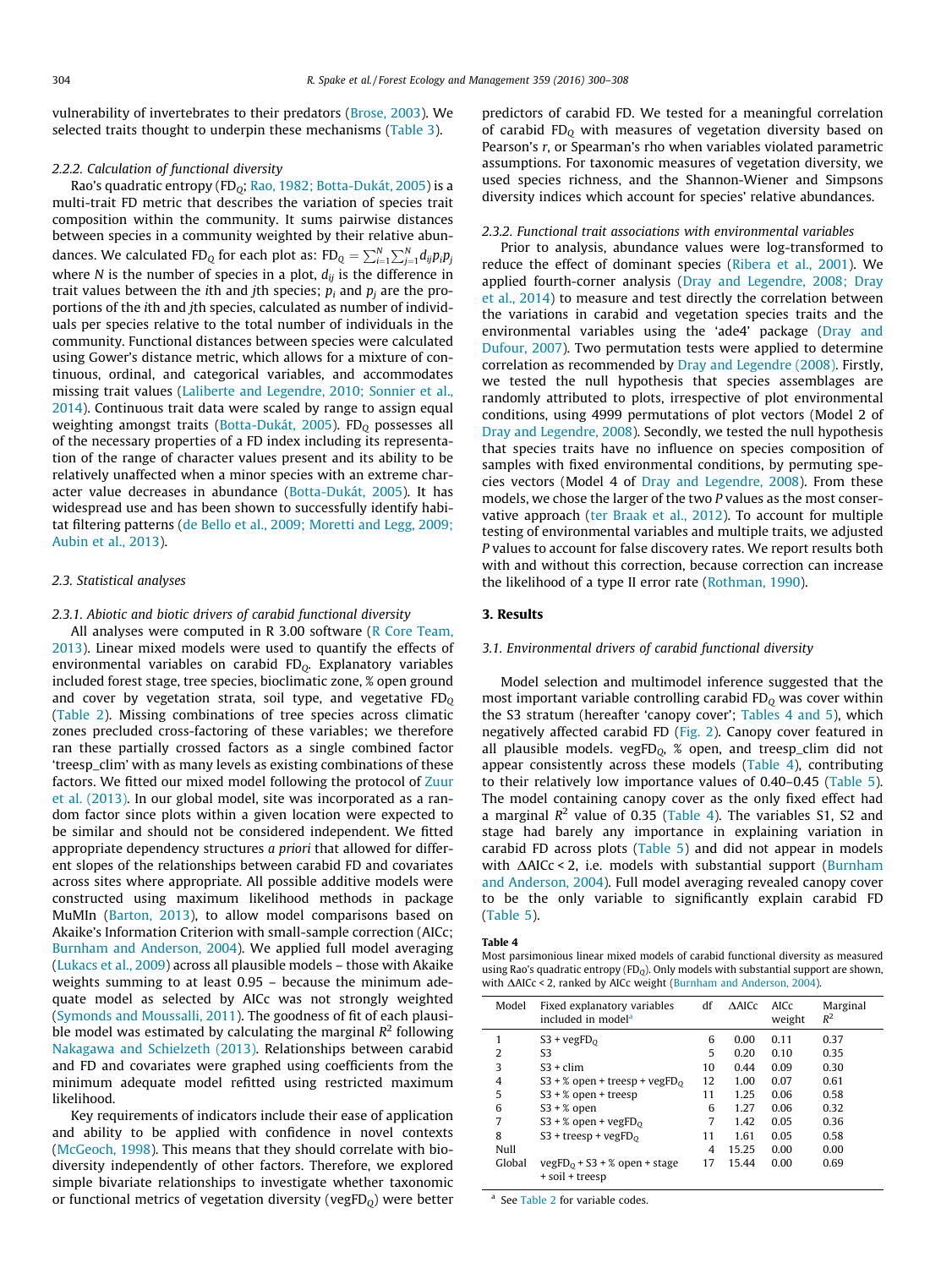#### <span id="page-5-0"></span>Table 5

Full model-averaged parameter estimates and importance values for models of carabid functional diversity whose cumulative Akaike weight summed to 0.95, calculated by multiplying the estimates for individual models which contain parameters by their weights. Relative importance is the sum of the AICc weights across these models.

| Explanatory variable  | Parameter estimate | Standard error | P       | Importance value |
|-----------------------|--------------------|----------------|---------|------------------|
| Intercept             | 0.126              | 0.013          | < 0.001 |                  |
| S <sub>3</sub>        | $-0.074$           | 0.017          | < 0.001 | 1.00             |
| vegFD <sub>O</sub>    | 0.111              | 0.154          | 0.711   | 0.45             |
| Sitka spruce_foothill | 0.000              | 0.008          | 0.976   |                  |
| Sitka spruce_uplands  | 0.006              | 0.010          | 0.563   |                  |
| Corsican pine_lowland | 0.018              | 0.021          | 0.403   | > 0.41           |
| Norway spruce_lowland | 0.009              | 0.013          | 0.486   |                  |
| Scots pine_lowland    | 0.018              | 0.022          | 0.404   |                  |
| Perc                  | 0.011              | 0.017          | 0.528   | 0.41             |
| S <sub>1</sub>        | 0.002              | 0.008          | 0.850   | 0.18             |
| S <sub>2</sub>        | $-0.001$           | 0.009          | 0.891   | 0.15             |
| Stage_Pre             | $-0.001$           | 0.005          | 0.798   |                  |
| Stage_Mid             | $-0.001$           | 0.004          | 0.852   | 0.08             |
| Stage_Overmature      | $-0.001$           | 0.004          | 0.838   |                  |

Our analysis of simple bivariate relationships between carabid FD and vegetation diversity metrics found no detectable correlation with carabid  $FD<sub>0</sub>$  for either functional or taxonomic metrics of vegetation diversity (r values of 0.24–0.26; Figs. 2 and S1).

#### 3.2. Environmental drivers of species trait distributions

Fourth corner analysis detected correlations of environmental variables with vegetation and carabid functional traits. The correlation matrix of classes of vegetation traits by classes of environmental variables detected four significant correlations. Plots with high percentage canopy cover associated with vegetation communities that had low tolerance to light  $(P < 0.01)$ , and that dispersed by means other than wind dispersal  $(P < 0.01)$ ; Scot's pine plots were dominated by woody species ( $P < 0.01$ ), and Norway spruce stands by phanerophytic plant species ( $P = 0.01$ ). The correlation matrix of classes of carabid traits by classes of environmental variables detected four significant correlations. Carabid communities that overwinter as adults dominated in plots with high percentage canopy cover  $(P = 0.02)$ ; carabid body length correlated negatively with the percentage of open semi-natural area surrounding a plot  $(P = 0.04)$ ; omnivorous carabid communities dominated in Norway spruce plots  $(P = 0.04)$ ; carabid communities that favoured open habitats correlated negatively with Sitka spruce plots  $(P = 0.04)$ . None of these eight associations remained detectable after correcting for multiple comparisons using the false discovery rate, except the association of Scot's pine plots with woody species ( $P < 0.01$ ).

# 4. Discussion

#### 4.1. Environmental drivers of functional diversity and trait distribution

Our study reveals that canopy cover is the most important driver of carabid FD in UK coniferous production forests, tending to drive down carabid FD (Fig. 2). Other studies, including a taxonomic analysis of this dataset, have found that carabid TD declines with canopy



Fig. 2. Carabid functional diversity variation with (a) canopy cover, and (b) vegetation functional diversity. Vegetation diversity has been centred and scaled. Regressions used coefficients of the minimum adequate model based on AICc and REML estimation. Grey shading shows 95% prediction intervals based on uncertainty in fixed effects only.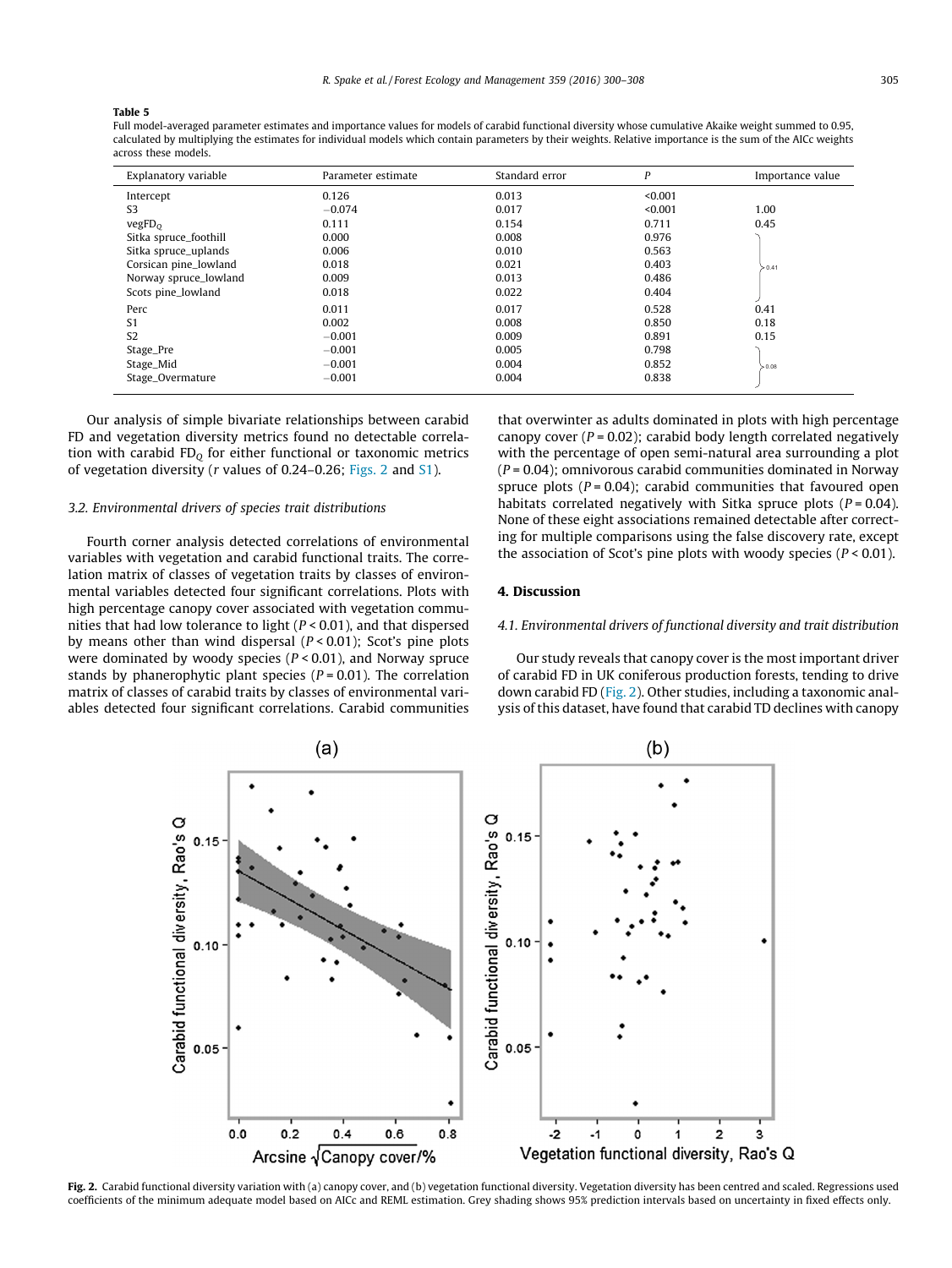cover or stand age [\(Jukes et al., 2001; Vanbergen et al., 2005; Gibb](#page-8-0) [and Cunningham, 2010; Spake et al., in press](#page-8-0)). Open-habitat specialists are expected to decrease with increasing canopy cover, and to re-establish as plantations approach, or pass, maturity when the canopy becomes less continuous through tree mortality and/ removal through management. This response may be mediated by gap size and proximity to open habitat ([Jukes et al., 2001; Toigo](#page-7-0) [et al., 2013](#page-7-0)). Open-habitat specialists have functional traits that differ from those of forest specialists, for example tending to be winged and smaller in size, reflecting higher dispersal abilities ([Jelaska and](#page-7-0) [Durbesic, 2009](#page-7-0)). Our observation of declining overall carabid FD with canopy cover can be attributed to an absence of open-habitat species in plots with high canopy cover. This was observed in the fourth corner analysis, with the negative association between open-habitat species and Sitka spruce plots prior to correction for multiple comparisons; it was also observed in the taxonomic community analysis of the same dataset by [Jukes et al. \(2001\).](#page-7-0) Sitka spruce plots exhibited a larger mean and range in canopy cover than the other tree species, which each had similar mean values of canopy cover. Previous studies have found a positive correlation of carabid body size with canopy cover [\(Gibb and Cunningham,](#page-7-0) [2010\)](#page-7-0) and percentage forest cover in the surrounding landscape ([Vandewalle et al., 2010](#page-8-0)). Our results support the latter finding, with fourth corner analysis revealing a negative correlation between body size and the percentage of open habitat surrounding landscape. We found high cover to be associated with species that overwinter as adults. Such species will complete their larval stages during the summer, and may therefore select habitat with high cover to reduce the risk of larval desiccation.

Ground vegetation was not an important driver of carabid FD, with a relatively low importance value of 0.45 ([Fig. 2](#page-5-0); [Table 5](#page-5-0)). Previous taxonomic analysis of the dataset found that vegetation diversity (Shannon-Wiener) was not important in determining carabid species richness or diversity ([Jukes et al., 2001\)](#page-7-0). This finding is contrary to [Moretti and Legg's \(2009\)](#page-8-0) assertion that relationships between taxa are more likely to be revealed when using a functional, rather than a taxonomic approach, as functional traits represent interactions between organisms and their environment. Indeed, [Pakeman and Stockan \(2014\)](#page-8-0) demonstrated positive correlations between measures of vegetation and carabid FD in agricultural setting in the UK. In their study and ours, traits used to calculate vegetation and carabid FD were related to morphology, reproduction, dispersal and resource use. For plants, these were mostly broad morphological traits, suggesting that ground vegetation FD is likely to reflect the degree of structural heterogeneity. [Brose \(2003\)](#page-7-0) outlines three hypotheses that may underpin a direct relationship between assemblages of invertebrate and structural aspects of the vegetation. These are: (i) microhabitat specialisation, in which vertical or horizontal zonation is higher in architecturally complex plant communities that offer microsites for oviposition, hibernation and shelter; (ii) hunting efficiency, in which vegetation structure changes the efficiency of different hunting strategies causing large predators to be more efficient in sparse vegetation; and (iii) enemy-free space, in which vegetation structure affects the vulnerability of prey species that have more chance of escaping from natural enemies in dense vegetation. It is also possible that higher vegetation FD supports increasing numbers of specialised invertebrate consumers ([Murdoch et al., 1972](#page-8-0)), which through cascade effects can encourage predator assemblages with greater divergence in traits related to consumption [\(Hunter and Price, 1992\)](#page-7-0).

# 4.2. Management implications

# 4.2.1. Maintaining high carabid FD in production forests

The capacity for forests to sustain diverse and stable carabid communities suggests that forest management could aim to maximise their value as carabid refuges in agricultural landscapes ([Brooks et al., 2012](#page-7-0)). The decline of carabid FD with cover observed in our study supports the implementation of silvicultural treatments that emulate natural disturbance regimes through canopy gap creation, such as close-to-nature forestry. Gap-based management has been included in proposals for managing forests across the world ([Muscolo et al., 2014](#page-8-0)). Canopy gap creation will also benefit ground layer plant communities in UK coniferous plantations. Plant species with high levels of tolerance to light could be lost in productive landscapes with high canopy cover, as shown by the negative correlation between light tolerance and cover in this study. That being said, the value of gaps in terms of the communities they contain depends on a host of factors including gap size [\(Latty et al., 2006](#page-8-0)), spatio-temporal distribution ([Marthews et al., 2008](#page-8-0)) and shape ([Garbarino et al., 2012\)](#page-7-0), which were not considered in this study and must be addressed by gap-based management regimes.

The restoration of plant communities has become a major goal of forest conservation efforts such as restoration initiatives, with the assumption that the conditions that lead to more diverse vegetation will also lead to a restoration of insect communities ([Babin-Fenske and Anand, 2010\)](#page-7-0). Our observation of no relationship between vegetation diversity (either taxonomic or functional; [Figs. 2](#page-5-0) and S1) and carabid FD suggests that management strategies that aim to promote a functionally diverse understorey shrub layer will not necessarily enhance carabid FD in coniferous plantations.

# 4.2.2. Utility of vegetation FD as an indicator of carabid functional diversity

Indicators of biodiversity are required for judging the success of management regimes intended to sustain biodiversity ([Lindenmayer et al., 2000](#page-8-0)), and for prioritisation of protected areas ([Larsen et al., 2009](#page-8-0)), as a surrogate for costly and time-consuming inventories of total biodiversity. In forests, ground layer plants are amongst the most commonly studied taxa when identifying potential surrogates for other taxa, typically invertebrates [\(Wolters et al.,](#page-8-0) [2006\)](#page-8-0). A large literature has emerged quantifying the extent of cross-taxon congruence for a range of taxonomic groups, spatial locations and scales. [Westgate et al. \(2014\)](#page-8-0) performed a global meta-analysis of these studies and revealed a high variance in cross-taxon congruence. Their analyses suggest that there are few circumstances in which pairs of taxa will be consistent surrogates for each other across a range of metrics, locations and spatial scales ([Westgate et al., 2014](#page-8-0)). Given that a key requirement of indicators is their ability to be applied with confidence in novel contexts ([McGeoch, 1998\)](#page-8-0), this lack of consistency casts doubt on the generalizability of taxonomic surrogates in ecology and conservation planning [\(Westgate et al., 2014\)](#page-8-0). The authors emphasise the need for novel approaches to the study of cross-taxon congruence and posit that functional metrics of biodiversity could be considered as potential means to improve surrogacy. Here we show that cross-taxon congruence is thought to have any of several causes: (i) random coincidence; (ii) interactions between taxa, (iii) similar responses to common environmental variables, and (iv) similar responses to different, but spatially covariant, environmental variables [\(Gaston, 1996; Wolters et al., 2006\)](#page-7-0). Functional metrics are likely to perform better as surrogates than taxonomic metrics, as they incorporate species' morphological, anatomical, biochemical, physiological or phenological traits associated with a species' ability to acquire resources, disperse, reproduce and persist in the environment ([Violle et al., 2007](#page-8-0)), and therefore reflect interactions with the environment and between species ([Moretti and Legg,](#page-8-0) [2009; Gillison et al., 2013](#page-8-0)). Our results show that the incorporation of functional traits commonly used to assess community responses to the environment does not necessarily improve cross-taxon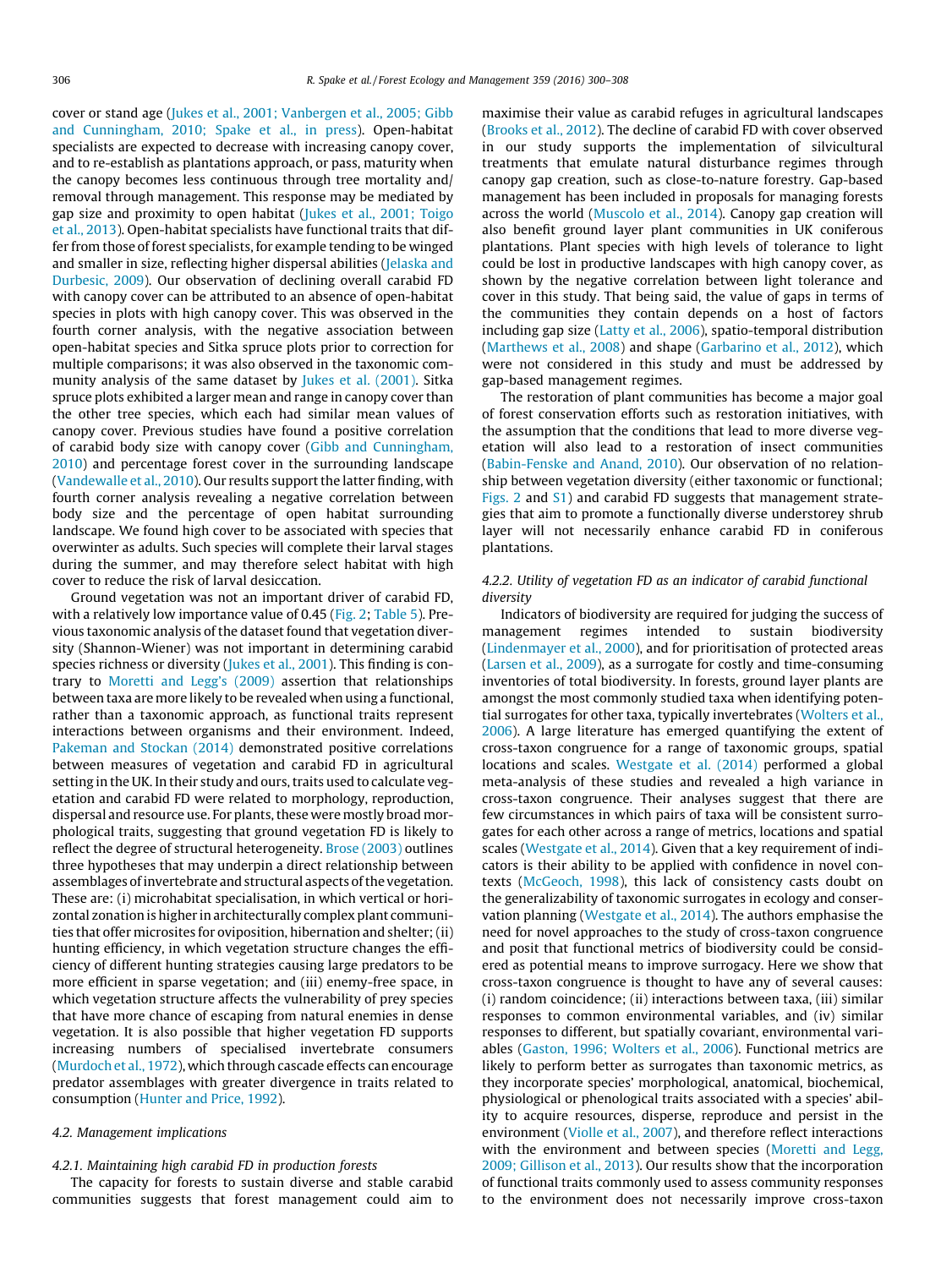<span id="page-7-0"></span>congruence, particularly in circumstances where other environmental variables (in our case, canopy cover) have a high importance in determining biodiversity.

### 5. Conclusion

Invertebrate functional diversity (FD) is directly relevant to ecosystem functions including pollination and pest control and is therefore being increasingly used as a metric to evaluate the impact of forest management strategies. Despite this, the majority of research on the impacts forestry on invertebrate biodiversity has focussed on drivers of taxonomic diversity. Our investigation of the drivers of carabid FD amongst temperate coniferous production forest stands across the UK which vary in environmental conditions as imposed by forest management including crop species, stand developmental stage and variation in canopy cover has shown that canopy cover is an important driver of carabid FD, with increasing cover tending to drive down FD. Contrary to previous studies, we found that ground vegetation diversity is not an important determinant of carabid FD, and its performance as a surrogate is not improved when functional metrics of ground vegetation are used over taxonomic metrics. This suggests that conservation or management efforts that restore diverse plant communities will not necessary benefit carabid communities, but those that emulate natural disturbance through canopy gap creation will.

#### Acknowledgements

The study was funded by a scholarship to RS from the UK Biotechnology and Biological Sciences Research Council (Grant No. BB/H531935/1). Thank you to O. Middleton for helping to extract plant and carabid trait data from the literature.

#### Appendix A. Supplementary material

Supplementary data associated with this article can be found, in the online version, at [http://dx.doi.org/10.1016/j.foreco.2015.10.](http://dx.doi.org/10.1016/j.foreco.2015.10.008) [008.](http://dx.doi.org/10.1016/j.foreco.2015.10.008)

#### References

- [Alalouni, U., Schadler, M., Brandl, R., 2013. Natural enemies and environmental](http://refhub.elsevier.com/S0378-1127(15)00552-6/h0005) [factors affecting the population dynamics of the gypsy moth. J. Appl. Entomol.](http://refhub.elsevier.com/S0378-1127(15)00552-6/h0005) [137, 721–738](http://refhub.elsevier.com/S0378-1127(15)00552-6/h0005).
- [Aubin, I., Venier, L., Pearce, J., Moretti, M., 2013. Can a trait-based multi-taxa](http://refhub.elsevier.com/S0378-1127(15)00552-6/h0010) [approach improve our assessment of forest management impact on](http://refhub.elsevier.com/S0378-1127(15)00552-6/h0010) [biodiversity? Biodivers. Conserv. 22, 2957–2975](http://refhub.elsevier.com/S0378-1127(15)00552-6/h0010).
- [Babin-Fenske, J., Anand, M., 2010. Terrestrial insect communities and the](http://refhub.elsevier.com/S0378-1127(15)00552-6/h0015) [restoration of an industrially perturbed landscape: assessing success and](http://refhub.elsevier.com/S0378-1127(15)00552-6/h0015) [surrogacy. Restoration Ecol. 18, 73–84](http://refhub.elsevier.com/S0378-1127(15)00552-6/h0015).
- [Bachand, M., Pellerin, S., Moretti, M., Aubin, I., Tremblay, J.P., Cote, S.D., Poulin, M.,](http://refhub.elsevier.com/S0378-1127(15)00552-6/h0020) [2014. Functional responses and resilience of boreal forest ecosystem after](http://refhub.elsevier.com/S0378-1127(15)00552-6/h0020) [reduction of deer density. PLoS One, 9.](http://refhub.elsevier.com/S0378-1127(15)00552-6/h0020)
- Barton, K., 2013. MuMIn: multi-model inference (1.9.5 ed). Available at: [http://r](http://r-forge.r-project.org/projects/mumin/)[forge.r-project.org/projects/mumin/.](http://r-forge.r-project.org/projects/mumin/)
- [Botta-Dukát, Z., 2005. Rao's quadratic entropy as a measure of functional diversity](http://refhub.elsevier.com/S0378-1127(15)00552-6/h0035) [based on multiple traits. J. Veg. Sci. 16, 533–540](http://refhub.elsevier.com/S0378-1127(15)00552-6/h0035).
- [Brooks, D.R., Bater, J.E., Clark, S.J., Monteith, D.T., Andrews, C., Corbett, S.J.,](http://refhub.elsevier.com/S0378-1127(15)00552-6/h0040) [Beaumont, D.A., Chapman, J.W., 2012. Large carabid beetle declines in a](http://refhub.elsevier.com/S0378-1127(15)00552-6/h0040) [United Kingdom monitoring network increases evidence for a widespread loss](http://refhub.elsevier.com/S0378-1127(15)00552-6/h0040) [in insect biodiversity. J. Appl. Ecol. 49, 1009–1019](http://refhub.elsevier.com/S0378-1127(15)00552-6/h0040).
- [Brose, U., 2003. Bottom-up control of carabid beetle communities in early](http://refhub.elsevier.com/S0378-1127(15)00552-6/h0045) [successional wetlands: mediated by vegetation structure or plant diversity?](http://refhub.elsevier.com/S0378-1127(15)00552-6/h0045) [Oecologia 135, 407–413.](http://refhub.elsevier.com/S0378-1127(15)00552-6/h0045)
- [Burnham, K.P., Anderson, D.R., 2004. Multimodel inference understanding AIC and](http://refhub.elsevier.com/S0378-1127(15)00552-6/h0050) [BIC in model selection. Sociol. Methods Res. 33, 261–304](http://refhub.elsevier.com/S0378-1127(15)00552-6/h0050).
- [Cadotte, M.W., Carscadden, K., Mirotchnick, N., 2011. Beyond species: functional](http://refhub.elsevier.com/S0378-1127(15)00552-6/h0055) [diversity and the maintenance of ecological processes and services. J. Appl. Ecol.](http://refhub.elsevier.com/S0378-1127(15)00552-6/h0055) [48, 1079–1087.](http://refhub.elsevier.com/S0378-1127(15)00552-6/h0055)
- Dahl, E., Hadač, E., 1941. Strandgesellschaften der Insel Ostøy im Oslofjord. Eine [flanzensoziologische Studie. Eine pflanzensoziologische Studie. Nytt Mag.](http://refhub.elsevier.com/S0378-1127(15)00552-6/h0060) [Naturv. 82, 251–312](http://refhub.elsevier.com/S0378-1127(15)00552-6/h0060).
- [de Bello, F., Thuiller, W., Leps, J., Choler, P., Clement, J.C., Macek, P., Sebastia, M.T.,](http://refhub.elsevier.com/S0378-1127(15)00552-6/h0065) [Lavorel, S., 2009. Partitioning of functional diversity reveals the scale and extent](http://refhub.elsevier.com/S0378-1127(15)00552-6/h0065) [of trait convergence and divergence. J. Veg. Sci. 20, 475–486](http://refhub.elsevier.com/S0378-1127(15)00552-6/h0065).
- [Desender, K., Dufrêne, M., Loreau, M., Luff, M.L., Maelfait, J., Ferris, R., Peace, A.J.](http://refhub.elsevier.com/S0378-1127(15)00552-6/h9005) [\(Eds.\), 1994. Carabid Beetles: Ecology and Evolution. Kluwer Academic](http://refhub.elsevier.com/S0378-1127(15)00552-6/h9005) [Publishers, Netherlands](http://refhub.elsevier.com/S0378-1127(15)00552-6/h9005).
- [Díaz, S., Cabido, M., 2001. Vive la difference: plant functional diversity matters to](http://refhub.elsevier.com/S0378-1127(15)00552-6/h0070) [ecosystem processes. Trends Ecol. Evol. 16, 646–655](http://refhub.elsevier.com/S0378-1127(15)00552-6/h0070).
- [Díaz, S., Lavorel, S., De Bello, F., Quetier, F., Grigulis, K., Robson, M., 2007.](http://refhub.elsevier.com/S0378-1127(15)00552-6/h9010) [Incorporating plant functional diversity effects in ecosystem service](http://refhub.elsevier.com/S0378-1127(15)00552-6/h9010) [assessments. Proc. Natl. Acad. Sci. USA 104, 20684–20689.](http://refhub.elsevier.com/S0378-1127(15)00552-6/h9010)
- [Dray, S., Choler, P., Doledec, S., Peres-Neto, P.R., Thuiller, W., Pavoine, S., ter Braak, C.](http://refhub.elsevier.com/S0378-1127(15)00552-6/h0080) [J.F., 2014. Combining the fourth-corner and the RLQ methods for assessing trait](http://refhub.elsevier.com/S0378-1127(15)00552-6/h0080) [responses to environmental variation. Ecology 95, 14–21.](http://refhub.elsevier.com/S0378-1127(15)00552-6/h0080)
- [Dray, S., Dufour, A.B., 2007. The ade4 package: implementing the duality diagram](http://refhub.elsevier.com/S0378-1127(15)00552-6/h0085) [for ecologists. J. Stat. Softw. 22, 1–20](http://refhub.elsevier.com/S0378-1127(15)00552-6/h0085).
- [Dray, S., Legendre, P., 2008. Testing the species traits-environment relationships:](http://refhub.elsevier.com/S0378-1127(15)00552-6/h0090) [the fourth-corner problem revisited. Ecology 89, 3400–3412](http://refhub.elsevier.com/S0378-1127(15)00552-6/h0090).
- Edgar, M., Purvis, A., 2014. What can we learn from body length? A study in Coleoptera. Unpublished MSc. thesis. Imperial College London, UK.
- [Ferris, R., Peace, A.J., Newton, A.C., 2000. Macrofungal communities of lowland Scots](http://refhub.elsevier.com/S0378-1127(15)00552-6/h9015) pine (Pinus sylvestris L.) and Norway spruce (Picea abies [\(L.\) Karsten.\) plantations](http://refhub.elsevier.com/S0378-1127(15)00552-6/h9015) [in England: relationships with site factors and stand structure. For. Ecol. Manag.](http://refhub.elsevier.com/S0378-1127(15)00552-6/h9015) [131, 255–267](http://refhub.elsevier.com/S0378-1127(15)00552-6/h9015).
- [Fitter, A.H., Peat, H.J., 1994. The ecological flora database. J. Ecol. 82, 415–425](http://refhub.elsevier.com/S0378-1127(15)00552-6/h0110).
- [Forsythe, T.G., 1987. Common ground beetles. Naturalists Handbooks, vol. 8.](http://refhub.elsevier.com/S0378-1127(15)00552-6/h0115) [Richmond Publishing, Richmond, UK.](http://refhub.elsevier.com/S0378-1127(15)00552-6/h0115)
- Forestry Commission, 2012. Forestry Statistics 2012. Forestry Commission, Edinburgh.
- [Fountain-Jones, N., Baker, S.C., Jordan, G.J., 2015. Moving beyond the guild concept:](http://refhub.elsevier.com/S0378-1127(15)00552-6/h0120) [developing a practical functional trait framework for terrestrial beetles. Ecol.](http://refhub.elsevier.com/S0378-1127(15)00552-6/h0120) [Entomol. 40, 1–13](http://refhub.elsevier.com/S0378-1127(15)00552-6/h0120).
- Gagic, V., Bartomeus, I., Jonsson, T., Taylor, A., Winqvist, C., Fischer, A., Slade, E.M., Steffan-Dewenter, I., Emmerson, M., Potts, S., Tscharntke, T., Weisser, W., Bommarco, R., 2015. Functional identity and diversity of animals predict ecosystem functioning better than species-based indices. Proc. R. Soc. B 282. <http://dx.doi.org/10.1098/rspb.2014.2620>, 20142620.
- Garbarino, M., Borgogno Mondino, E., Lingua, E., Nagel, T.A., Dukić, V., Govedar, Z., [Motta, R., 2012. Gap disturbances and regeneration patterns in a Bosnian old](http://refhub.elsevier.com/S0378-1127(15)00552-6/h0130)[growth forest: a multispectral remote sensing and ground-based approach.](http://refhub.elsevier.com/S0378-1127(15)00552-6/h0130) [Ann. For. Sci. 69, 617–625.](http://refhub.elsevier.com/S0378-1127(15)00552-6/h0130)
- [Gaston, K.J., 1996. Biodiversity congruence. Prog. Phys. Geography 20, 105–112.](http://refhub.elsevier.com/S0378-1127(15)00552-6/h0135) [Gibb, H., Cunningham, S.A., 2010. Revegetation of farmland restores function and](http://refhub.elsevier.com/S0378-1127(15)00552-6/h0140) [composition of epigaeic beetle assemblages. Biol. Conserv. 143, 677–687.](http://refhub.elsevier.com/S0378-1127(15)00552-6/h0140)
- [Gillison, A., Bignell, D., Brewer, K., Fernandes, E., Jones, D., Sheil, D., May, P., Watt, A.,](http://refhub.elsevier.com/S0378-1127(15)00552-6/h0145) [Constantion, R., Couto, E., Hairiah, K., Jepson, P., Kartono, A., Maryanto, I., Neto,](http://refhub.elsevier.com/S0378-1127(15)00552-6/h0145) [G., van Noordwijk, M., Silveira, E., Susilo, F., Vosti, S., Nunes, P., 2013. Plant](http://refhub.elsevier.com/S0378-1127(15)00552-6/h0145) [functional types and traits as biodiversity indicators for tropical forests: two](http://refhub.elsevier.com/S0378-1127(15)00552-6/h0145) [biogeographically separated case studies including birds, mammals and](http://refhub.elsevier.com/S0378-1127(15)00552-6/h0145) [termites. Biodivers. Conserv. 22, 1909–1930.](http://refhub.elsevier.com/S0378-1127(15)00552-6/h0145)
- [Gilman, S.E., Urban, M.C., Tewksbury, J., Gilchrist, G.W., Holt, R.D., 2010. A](http://refhub.elsevier.com/S0378-1127(15)00552-6/h0150) [framework for community interactions under climate change. Trends Ecol.](http://refhub.elsevier.com/S0378-1127(15)00552-6/h0150) [Evol. 25, 325–331](http://refhub.elsevier.com/S0378-1127(15)00552-6/h0150).
- [Hintze, C., Heydel, F., Hoppe, C., Cunze, S., Konig, A., Tackenberg, O., 2013. D-3: the](http://refhub.elsevier.com/S0378-1127(15)00552-6/h0155) [dispersal and diaspore database – baseline data and statistics on seed dispersal.](http://refhub.elsevier.com/S0378-1127(15)00552-6/h0155) [Perspect. Plant Ecol. 15, 180–192](http://refhub.elsevier.com/S0378-1127(15)00552-6/h0155).
- [Hooper, D.U., Chapin, F.S., Ewel, J.J., Hector, A., Inchausti, P., Lavorel, S., Lawton, J.H.,](http://refhub.elsevier.com/S0378-1127(15)00552-6/h0160) [Lodge, D.M., Loreau, M., Naeem, S., Schmid, B., Setala, H., Symstad, A.J.,](http://refhub.elsevier.com/S0378-1127(15)00552-6/h0160) [Vandermeer, J., Wardle, D.A., 2005. Effects of biodiversity on ecosystem](http://refhub.elsevier.com/S0378-1127(15)00552-6/h0160) [functioning: a consensus of current knowledge. Ecol. Monogr. 75, 3–35](http://refhub.elsevier.com/S0378-1127(15)00552-6/h0160).
- [Homburg, K., Homburg, N., Schafer, F., Schuldt, A., Assmann, T., 2014. Carabids. org –](http://refhub.elsevier.com/S0378-1127(15)00552-6/h0165) [a dynamic online database of ground beetle species traits \(Coleoptera,](http://refhub.elsevier.com/S0378-1127(15)00552-6/h0165) [Carabidae\). Insect Conserv. Diversity 7, 195–205.](http://refhub.elsevier.com/S0378-1127(15)00552-6/h0165)
- Humphrey, J., Ferris, R., Quine, C., 2003. Biodiversity in Britain's planted forests. Forestry Commission, Edinburgh. Available at: [http://www.forestry.gov.uk/pdf/](http://www.forestry.gov.uk/pdf/FCRP004.pdf/$FILE/FCRP004.pdf) [FCRP004.pdf/\\$FILE/FCRP004.pdf.](http://www.forestry.gov.uk/pdf/FCRP004.pdf/$FILE/FCRP004.pdf)
- [Hunter, M.D., Price, P.W., 1992. Playing chutes and ladders heterogeneity and the](http://refhub.elsevier.com/S0378-1127(15)00552-6/h0175) [relative roles of bottom-up and top-down forces in natural communities.](http://refhub.elsevier.com/S0378-1127(15)00552-6/h0175) [Ecology 73, 724–732.](http://refhub.elsevier.com/S0378-1127(15)00552-6/h0175)
- [Jelaska, L.S., Durbesic, P., 2009. Comparison of the body size and wing form of](http://refhub.elsevier.com/S0378-1127(15)00552-6/h0180) [carabid species \(Coleoptera: Carabidae\) between isolated and continuous forest](http://refhub.elsevier.com/S0378-1127(15)00552-6/h0180) [habitats. Ann. Soc. Entomol. France 45, 327–338.](http://refhub.elsevier.com/S0378-1127(15)00552-6/h0180)
- [Jukes, M.R., Peace, A.J., Ferris, R., 2001. Carabid beetle communities associated with](http://refhub.elsevier.com/S0378-1127(15)00552-6/h0185) [coniferous plantations in Britain: the influence of site, ground vegetation and](http://refhub.elsevier.com/S0378-1127(15)00552-6/h0185) [stand structure. Forest Ecol. Manage. 148, 271–286.](http://refhub.elsevier.com/S0378-1127(15)00552-6/h0185)
- [Kleyer et al., 2008. The LEDA traitbase: a database of life-history traits of the](http://refhub.elsevier.com/S0378-1127(15)00552-6/h9030) [Northwest European flora. J. Ecol. 96 \(6\), 1266–1274](http://refhub.elsevier.com/S0378-1127(15)00552-6/h9030).
- [Kleyer, M., Dray, S., de Bello, F., Leps, J., Pakeman, R.J., Strauss, B., Thuiller, W.,](http://refhub.elsevier.com/S0378-1127(15)00552-6/h0190) [Lavorel, S., 2012. Assessing species and community functional responses to](http://refhub.elsevier.com/S0378-1127(15)00552-6/h0190) [environmental gradients: which multivariate methods? J. Veg. Sci. 23, 805–821.](http://refhub.elsevier.com/S0378-1127(15)00552-6/h0190)
- [Kotze, D.J., Brandmayr, P., Casale, A., Dauffy-Richard, E., Dekoninck, W., Koivula, M.J.,](http://refhub.elsevier.com/S0378-1127(15)00552-6/h0195) [Lovei, G.L., Mossakowski, D., Noordijk, J., Paarmann, W., Pizzolotto, R., Saska, P.,](http://refhub.elsevier.com/S0378-1127(15)00552-6/h0195) [Schwerk, A., Serrano, J., Szyszko, J., Taboada, A., Turin, H., Venn, S., Vermeulen,](http://refhub.elsevier.com/S0378-1127(15)00552-6/h0195) [R., Zetto, T., 2011. Forty years of carabid beetle research in Europe – from](http://refhub.elsevier.com/S0378-1127(15)00552-6/h0195) [taxonomy, biology, ecology and population studies to bioindication, habitat](http://refhub.elsevier.com/S0378-1127(15)00552-6/h0195) [assessment and conservation. Zookeys, 55–148](http://refhub.elsevier.com/S0378-1127(15)00552-6/h0195).